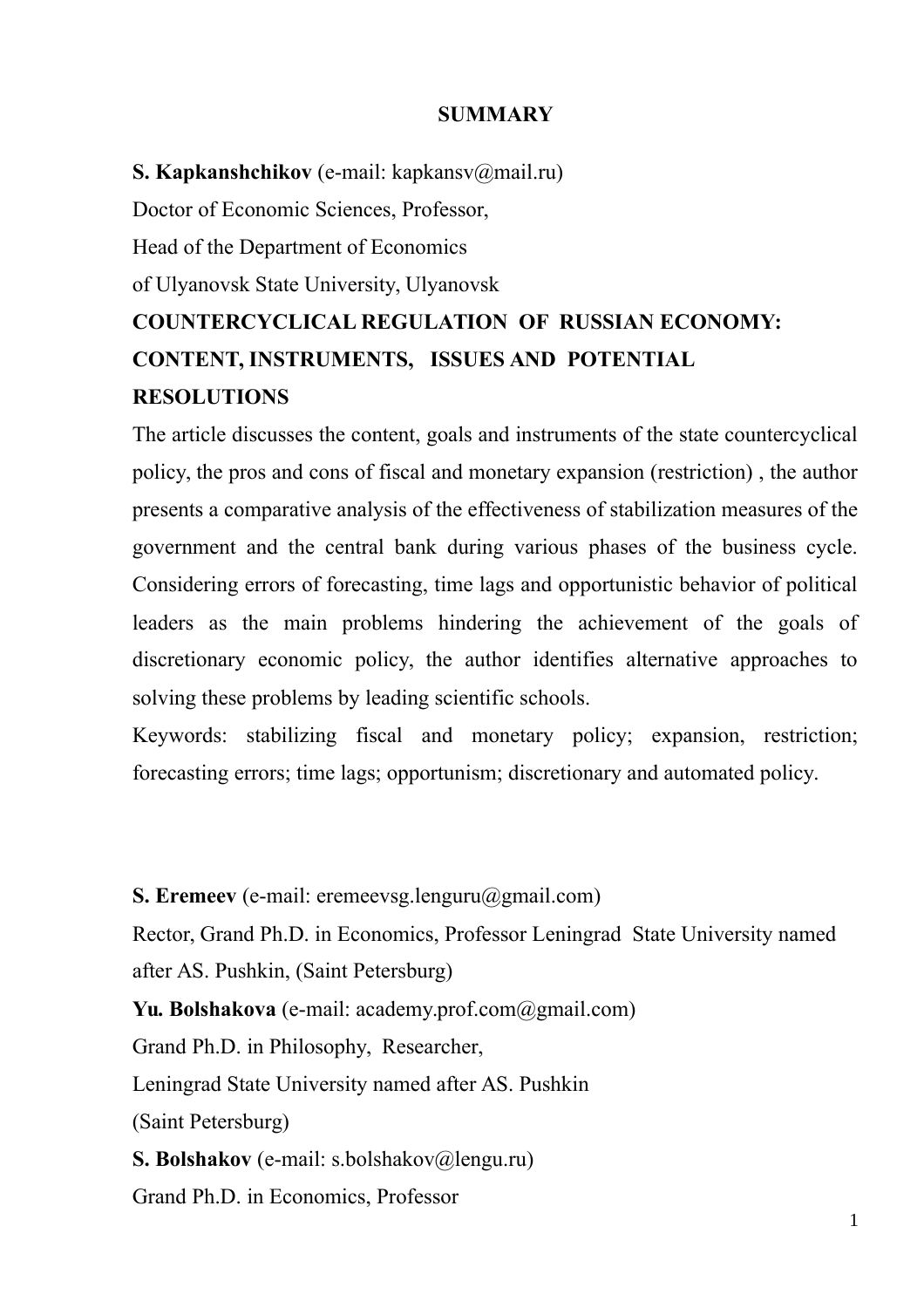Leningrad State University named after AS. Pushkin

(Saint Petersburg)

# **PERFORMANCE ASSESSMENT OF PUBLIC ADMINISTRATION IN INTER NATIONAL RANKINGS**

The article deals with the problems of measuring the et11ciency of public administration, and with the institutional policy of the government, aimed at the formation of both an investment climate and a favorable environment for business development. The indicators that influence the countries' rating positions are highlighted.

**Keywords:** public administration, performance assessment, rating.

**S. Mikhnevich** (e-mail: [dr-siargei-mikhnevich@yandex.ru\)](mailto:dr-siargei-mikhnevich@yandex.ru)

Grand Ph.D. in Economics,

Head of the Center of the World Economy of the Institute of Economics of the Belarus' National Academy of Sciences,

Minsk, Republic of Belarus

## **WTO AGREEMENT ON GOVERNMENT PROCUREMENT AS A TOOL FOR THE PROMOTION OF FAIR COMPETITION**

The author scrutinizes the key provisions of the modernized WTO Agreement on Government Procurement, related to the promotion of fair competition in this field. Particular attention is paid to countering corruption in the process of implementing public procurement. The author notes the benefits provided to the country by its full participation in the WTO Agreement on Government Procurement.

**Keywords:** Government Procurement Agreement, multilateral trading system, international organizations, fair competition.

**A. Nanavyan** (e-mail: ashchenn@mail.ru) Ph.D. in Economics,

Leading Researcher, Central Economic Mathematical Institute of the Russian Academy of Sciences (Moscow)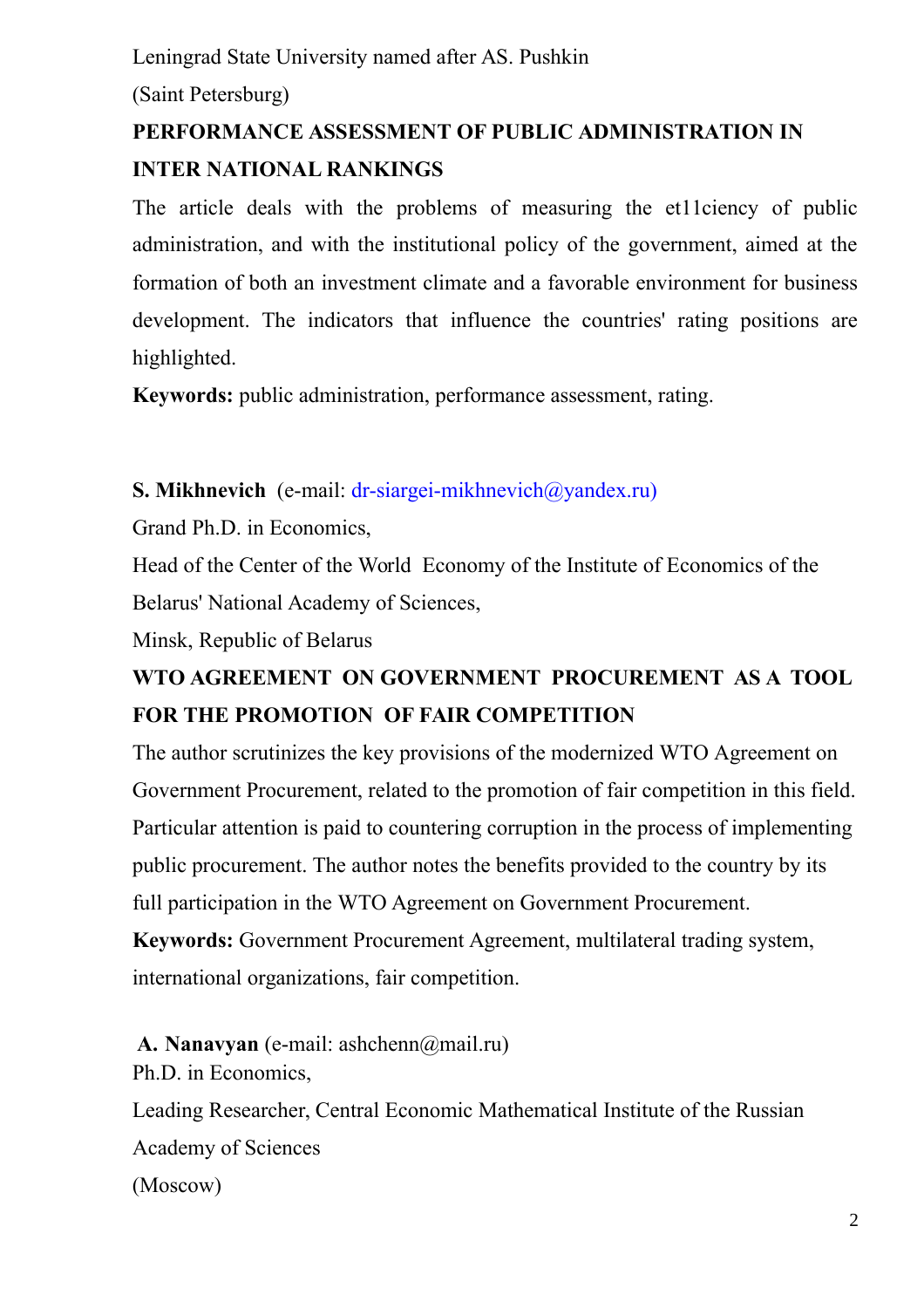### **WORK EXPERIENCE AND LENGTH OF SERVICE OF THE POPULATION IN VARIOUS REGIONS OF RUSSIA**

The quality of the employee's working life is largely determined by his professional experience and accumulated skills and knowledge, which are necessary for the effective development of the economy as well. The article examines the structure of the employed population by experience and average length of service of the employed and the unemployed in various regions of Russia. Among the unemployed, the share of persons without work experience is approximately 25%, and among those employed (with up to one year of work experience) is less than 10%. The age at the beginning of working life is increasing and in 2019 it averaged 22.4 years. The average length of service of the employed exceeds 18 years and in the period under review from 2009 to 2019 increased slightly. The lowest values of this indicator were noted in regions with a high level of unemployment − in the North Caucasian Federal District and in Tyva.

**Keywords:** work experience, average length of service, employed population, unemployed population, region.

#### **I. Nikolaev** (e-mail: strategy@fbk.ru)

Doctor of Science, Economics, Director of Institute of Strategic Analysis, FBK Grant Thornton (Moscow)

**V. Cherepov** (e-mail: Cherepovvm@rspp.ru)

Dr. of Medical Sciences (D.Med.Sc.), Professor, Head of the Department of Management in Healthcare and Sports Industry, State University of Management (Moscow)

#### **0. Sobolevskaya** (e-mail: olsob@bk.ru)

Dr. of Medical Sciences (D.Med.Sc.), Professor of the Department of Management in Healthcare and Sports Industry, State University of Management (Moscow) **ECONOMIC LOSSES CAUSED BY THE PREMATURE DEATHS FROM COVID-19 PANDEMIC**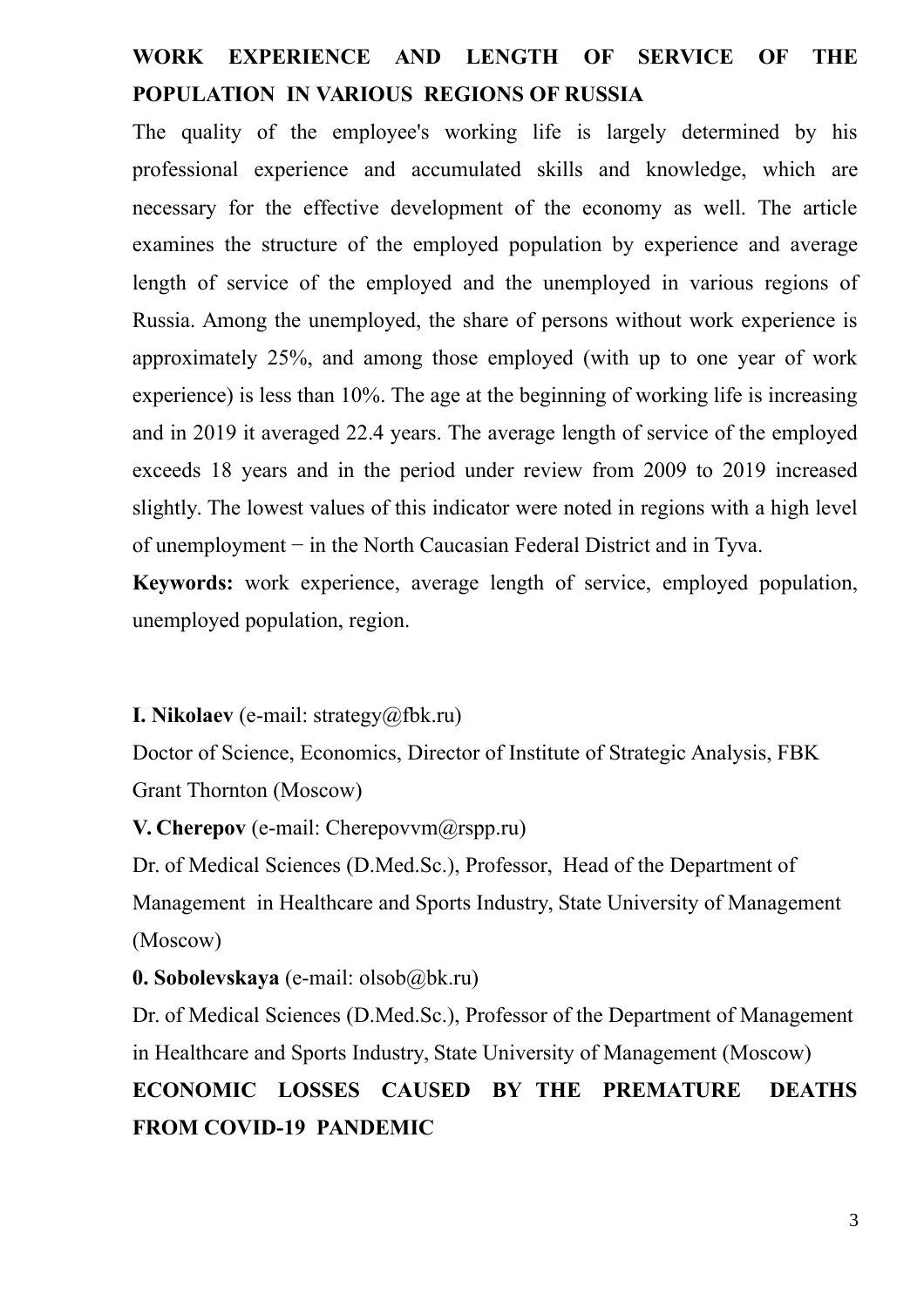The study estimated economic losses caused by premature deaths from coronavirus infection for 44 national economies (OECO and BRICS countries). For the calcula tions the author used an income approach to determining the value of a statistical life, as well as forecast data from the OECD.

According to the calculations, the economic losses from deaths caused by the coronavirus amounted to USO 119.5 billion in the OECO countries, and to USO 37.1 billion in the BR JCS countries. The economic losses from deaths in Russia amounted to USO 4.2 billion.

**Keywords:** value of a statistical life, economic losses, coronavirus, life expectancy, OECD, BRICS, international comparisons.

**O. Miroshnichenko** (e-mail: [o.s.miroshnichenko@utmn.ru\)](https://e.mail.ru/compose?To=o.s.miroshnichenko@utmn.ru)

Professor, Tyumen State University (Tyumen)

**A. Tarasova** (e-mail: [a.n.tarasova@mail.ru\)](https://e.mail.ru/compose?To=a.n.tarasova@mail.ru)

Associate professor, Ural Federal University (Ekaterinburg)

**V. Gamukin** (e-mail: [valgam@mail.ru\)](https://e.mail.ru/compose?To=valgam@mail.ru)

Professor, Tyumen State University (Tyumen)

### **INCOMES OF THE POPULATION AND THE STABILITY OF THE DEVELOPMENT OF THE BANKING SECTOR IN RUSSIA**

Stable development of the national banking sector is a prerequisite for macroeconomic stability. In the context of the COVID-19 pandemic, incomes of the population, which are one of the most important banking counterparties, are decreasing and threats to the stability of the banking sector are emerging. The article presents a structural diagram describing the links between the stable development of the banking sector and the incomes of the population. The diagram can be used in the development of banking policy in the process of macroeconomic regulation.

**Keywords:** financial stability, banking risks, bank capital, macroprudential policy, mortgage, Basel III, liquidity, COVID-19 pandemic.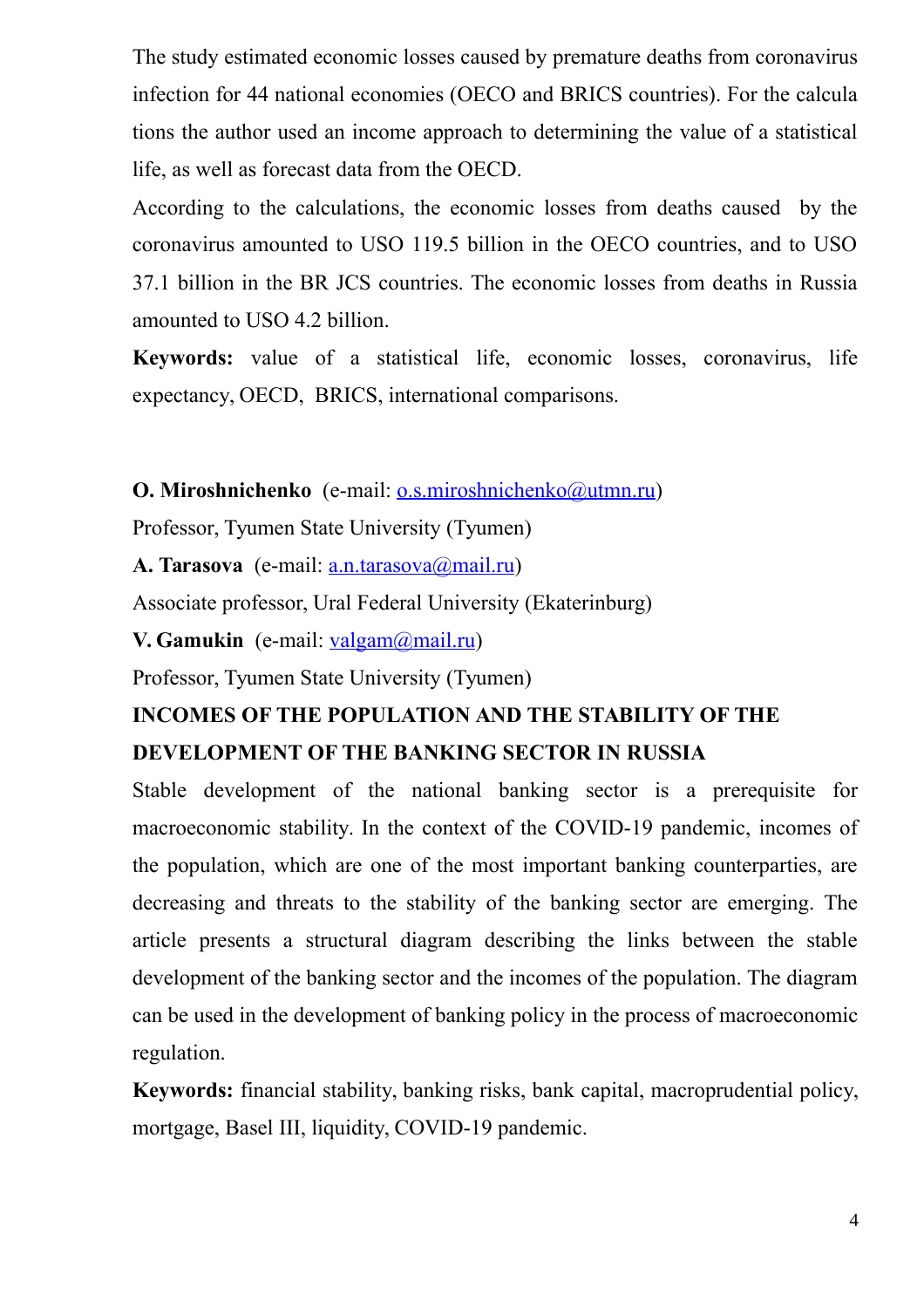#### **E. Shestakova** (e-mail: [eeshestakowa@gmail.com\)](mailto:eeshestakowa@gmail.com)

Ph.D. in Economics, Leading Researcher,

Institute of Economy of Russian Academy of Sciences (Moscow)

# **ORGANIZATIONAL MODELS AND FINANCIAL MECHANISMS FOR EN SURING LONG-TERM CARE FOR THE ELDERLY: ACHIEVMENTS AND OUTSTANDING CHALLENGES**

The article examines the existing mechanisms of adaptation of economically developed countries, especially European countries, to the accelerated change in the structure of the population, including the search for ways to make greater use of the labor potential of older age groups, as well as the opportunities to improve the quality of citizens' lives in the process of ageing. The achievements and the drawbacks of various national models of social assistance organization are analyzed.

**Keywords:** active ageing, long-term care, hospital service, in-home care, informal assistance of the relatives.

### **N. Rozanova** (e-mail: nrozanova@hse.ru)

Grand Ph.D. in Economics,

Professor, Department of Theoretical Economics, National Research University "Higher School of Economics" (HSE University) (Moscow)

# **FLEXIBLE FORMATS OF LEARNING: OPPORTUNITIES AND LIMITATIONS**

In most countries of the world the 2020 pandemic has caused a sharp surge in attention to remote learning formats at all levels of the educational system. But what are flexible learning formats: a universal tool of the 21st century or a temporary replacement?

**Keywords:** digital economy, online learning, flexible and combined learning formats, economics of education.

**G. Anisimova** (e-mail: anisimovagalina@bk.ru)